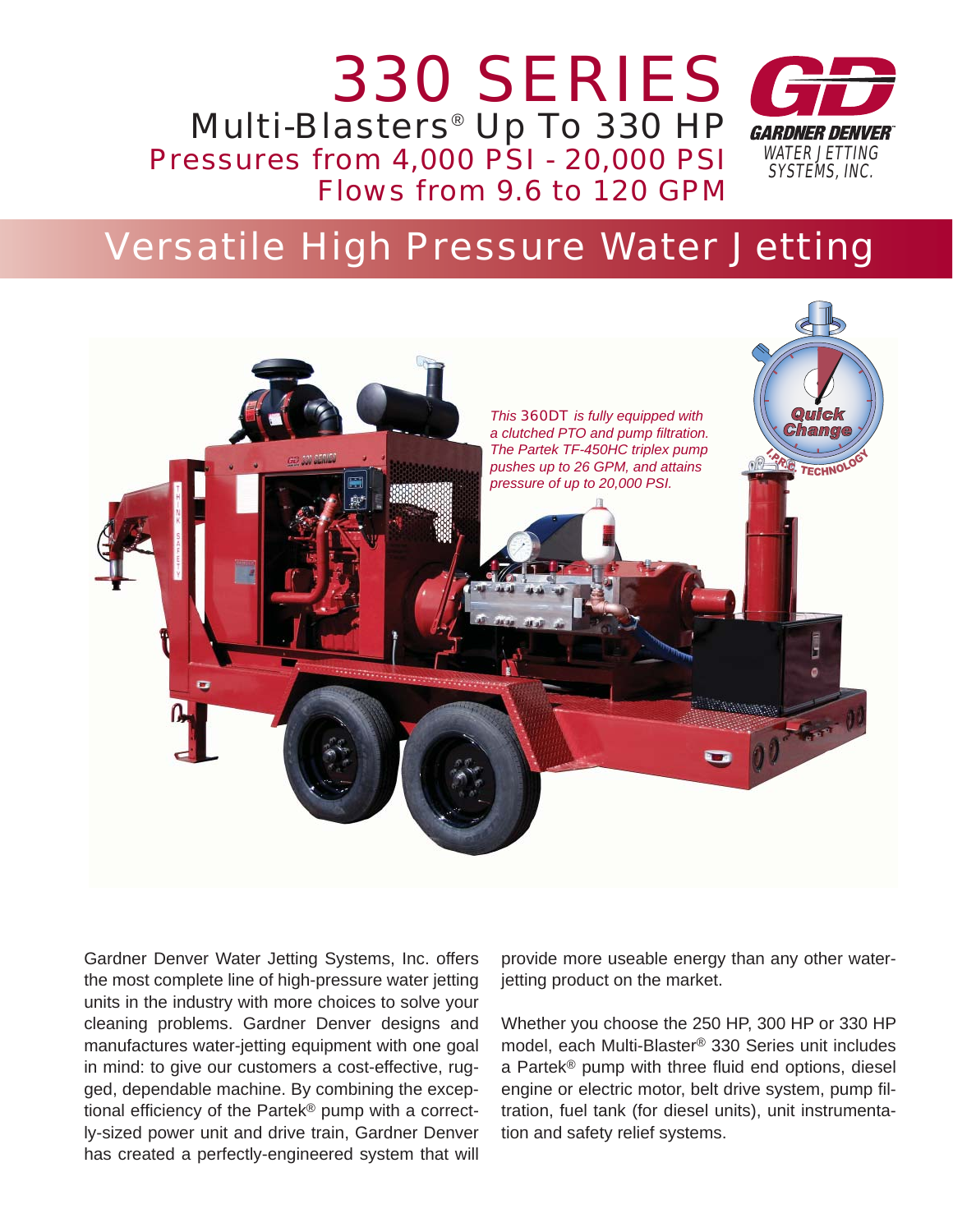# **330 SERIES**

## TF-450MB/HC PUMP

The Partek TF-450 pump consists of the power end and a fluid end. The power end, consisting of crankshaft, connecting rods and crossheads which transmit power from the pump driver which may be diesel or electric to the fluid end. Utilizing plungers and valves, the fluid end converts inlet water to a high pressure stream. Three standard fluid ends are offered for the TF-450; the TF-450SB for pressures to 10,000 PSI, the TF-450MB for pressures to 12,000 PSI, and the TF-450HC for pressures to 20,000 PSI.

### Fluid End

All of Gardner Denver's Partek fluid ends share several features to significantly improve the pump's life, performance and maintainability.

- 6 All high pressure components are constructed of special high strength stainless steel to eliminate corrosion and maximize strength.
- Suction manifolds are manufactured from aircraft grade aluminum. Stainless steel is available for salt water service.
- "L" style fluid cylinders and Inline style stuffing boxes and valve seats are autofrettaged to provide maximum strength and reliability.
- Partek fluid ends are designed to insure highest possible volumetric efficiencies, allowing the pump to operate at slower, life extending speeds.
- Plungers are non threaded, collet style for positive alignment and easy and rapid removal and replacement.
- 6 Plungers and packing are lubricated and cooled by water. Unlike messy oil or grease systems, water lubrication is environmentally safe, inexpensive and requires minimal maintenance.
- The Partek APC (advanced polymer composite) packing systems utilize space age materials to deliver long, even wear.
- Partek fluid ends are configured to permit rapid removal of packing and plungers from the rear of the stuffing box through the pump cradle.
- Valve seats utilize o-rings to facilitate sealing, reducing high internal stresses caused by traditional tapered valve seats.
- Packing loading is automatic by an internal spring, eliminating gland nut adjustments as on other pumps.

#### Standard "L" Operation to 10,000 PSI (TF-450SB) and 12,000 PSI (TF-450MB)

This simple design features easy removal of valves, plungers and packing for fast, efficient field maintenance. Plungers are colmonoy coated stainless steel or ceramic. The "S" uses inserted type valves suitable for "dirty water".



#### Inline Operation from 15,000 to 20,000 PSI (TF-450HC)

Horizontal, "in line" suction and discharge valves and seats eliminate intersecting bores which can lead to premature fluid end failures at pressures above 15,000 PSI. Gardner Denver Water Jetting offers



a unique reconditioning service for valves and seats which adds hundreds of hours of life while reducing operating costs. Plungers are solid polished tungsten carbide resulting in exceedingly long plunger and packing life.

### Power End

- 6 Extra-heavy, steel crankshaft, tapered roller bearings and large cylindrical crossheads assure accurate alignment and long life.
- All components run in a heavy, precision machined cast iron frame.
- 6 High-capacity, gravity splash oil system provides even, thorough lubrication.
- Double-lip baffle seals and splash deflectors avert power end oil contamination.
- ♦ Equipped with oil level sight gauge.

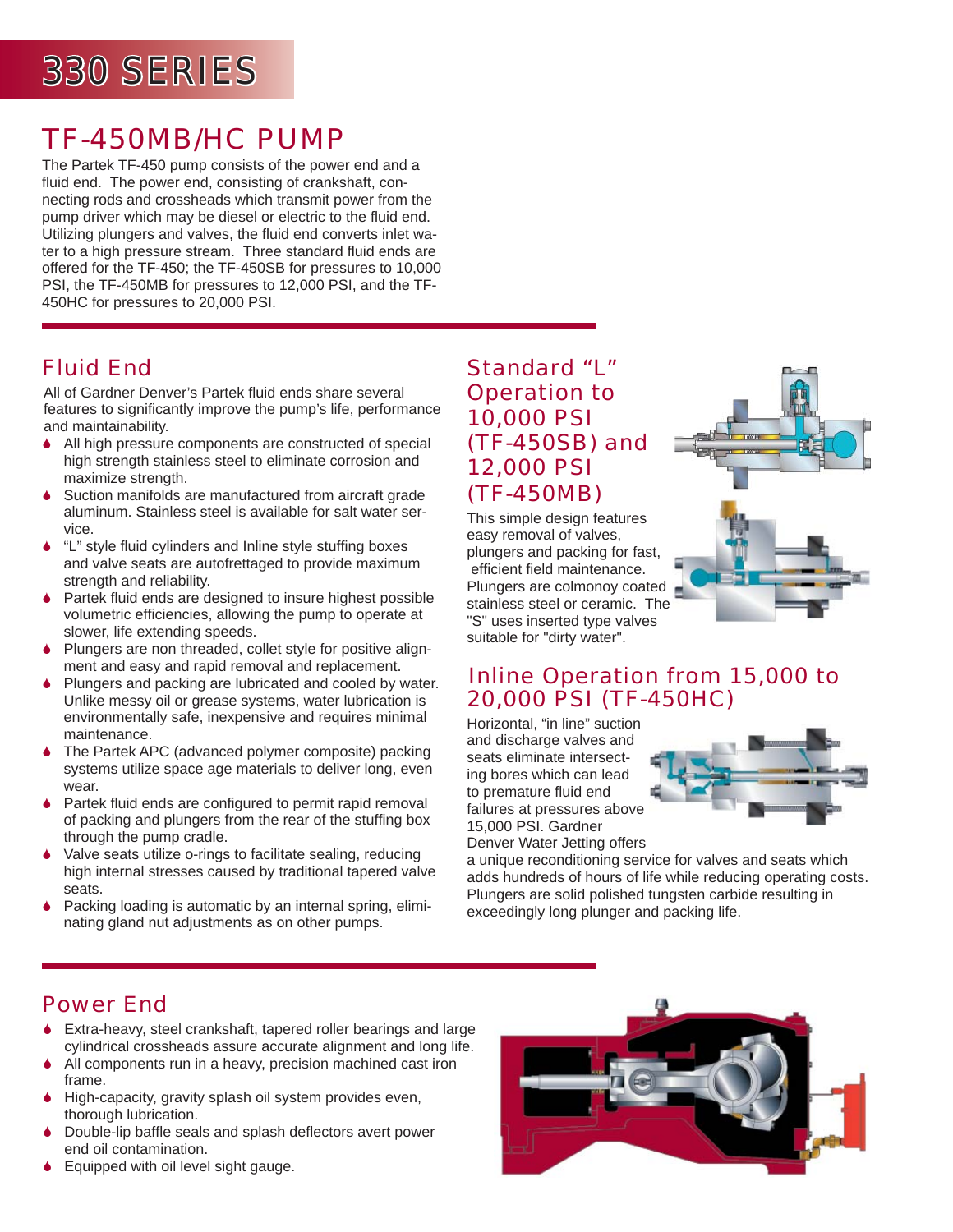## UNIT PACKAGE

#### Diesel Power

- $\bullet$  Fuel filters, dip stick, oil drain and other service points are conveniently located.
- Large, convenient engine-mounted instrument panel includes key ignition, vernier throttle control, low oil pressure and high water temperature shut down for maximum engine protection.
- 6 Engine is equipped with front and rear cowling and a hood for added protection.
- 100 gallon fuel tank.
- 6 An 11" or 14" clutched PTO installed between the engine and pump drive permits independent operation of the engine. Sealed pilot bearing eliminates frequent lubrication requirements.

#### Electric Power

The Multi-Blaster 330 Series can also be equipped with an electric motor. The Model 300E utilizes a 300 HP motor. Motors are available in TEFC, explosion proof or open drip enclosures with a variety of voltages and starting options.

### Drive System

The Multi-Blaster 330 Series uses a fully enclosed v-belt drive system that is conservatively rated. It is tolerant of minor misalignment.

### Discharge Plumbing

- ◆ Gardner Denver Water Jetting Systems offers a wide variety of adapters to accommodate most applications.
- Pressure gauge is stainless-steel, glycerine-filled with an internal snubber to extend gauge life.
- The Inline fluid end includes dual rupture discs for redundant over pressure protection.
- Standard "L" fluid ends are equipped with stainless steel relief valve and rupture disc assembly.

### Suction Plumbing

Suction piping is corrosion-resistant and includes a Y-strainer.

#### Base

The Multi-Blaster 330 Series base is constructed of heavy 8-inch steel channel.

- 6 Rigid skid design allows unit to be lifted and moved without causing drive misalignment.
- The entire footprint of the engine and pump are welded directly to structural members providing an extremely strong, low vibration design.

*This compact* 

- The skid surface is quarter-inch thick steel floor plate to create a safer, non-slip work surface and to enhance the structural integrity of the skid.
- ◆ Fork-lift slots are standard on skid units only

## OPTIONAL FEATURES

Water Tank. An 120-gallon stainless-steel tank is available.

**Suction Dampener.** Optional bladder style pulsation dampener minimizes potential for cavitation.

Trailer Mounting. 330 Series units have four-wheel, 8,000-pound tandem axles with heavy-duty tongue, fenders, and hitch with interchangeable couplers to enable towing by almost any truck. Trailer units are safe for highway towing and have an oversized jack for easy vehicle connection. Brakes can be either electric or hydraulic surge.

Engine Throttle Control. Engine is at idle RPM with gun(s) in dump mode. RPM climbs to preset level when gun trigger is depressed.

Hoses, Rack & Fittings. Hoses are available in standard 50' (15.2m) sections with a minimum burst of 2.5 times the working pressure. Hose rack made of tubular steel with 150' capacity. Stainless steel quick connect couplers are available for 10,000, 15,000 or 20,000 PSI working pressure. Other lengths available upon request.

#### Lifting Eyes and/or Bail.

Whisperized<sup>®</sup> Enclosure. Allows you to use the unit in areas that have noise restrictions. Sound-attenuating enclosure covers the engine.

**Filtration.** Over-sized stainless steel filter delivers clean water to the pump to increase plunger, valve and packing life. 50 micron filtration is standard for 10,000 PSI; 10 micron is standard for 20,000 PSI, and 1 micron is standard for 40,000 PSI.

Safety Shutdowns. When power-end oil level falls below proper level or inlet water pressure drops below a safe level.

*Multi-Blaster 300ES comes loaded with a 300 HP electric motor, soft start with bypass delay start, an air dump valve and a 50 micron water fi lter. The Partek TF-450M pump handles up to 30.8 GPM and pressures up to 15,000 PSI.*